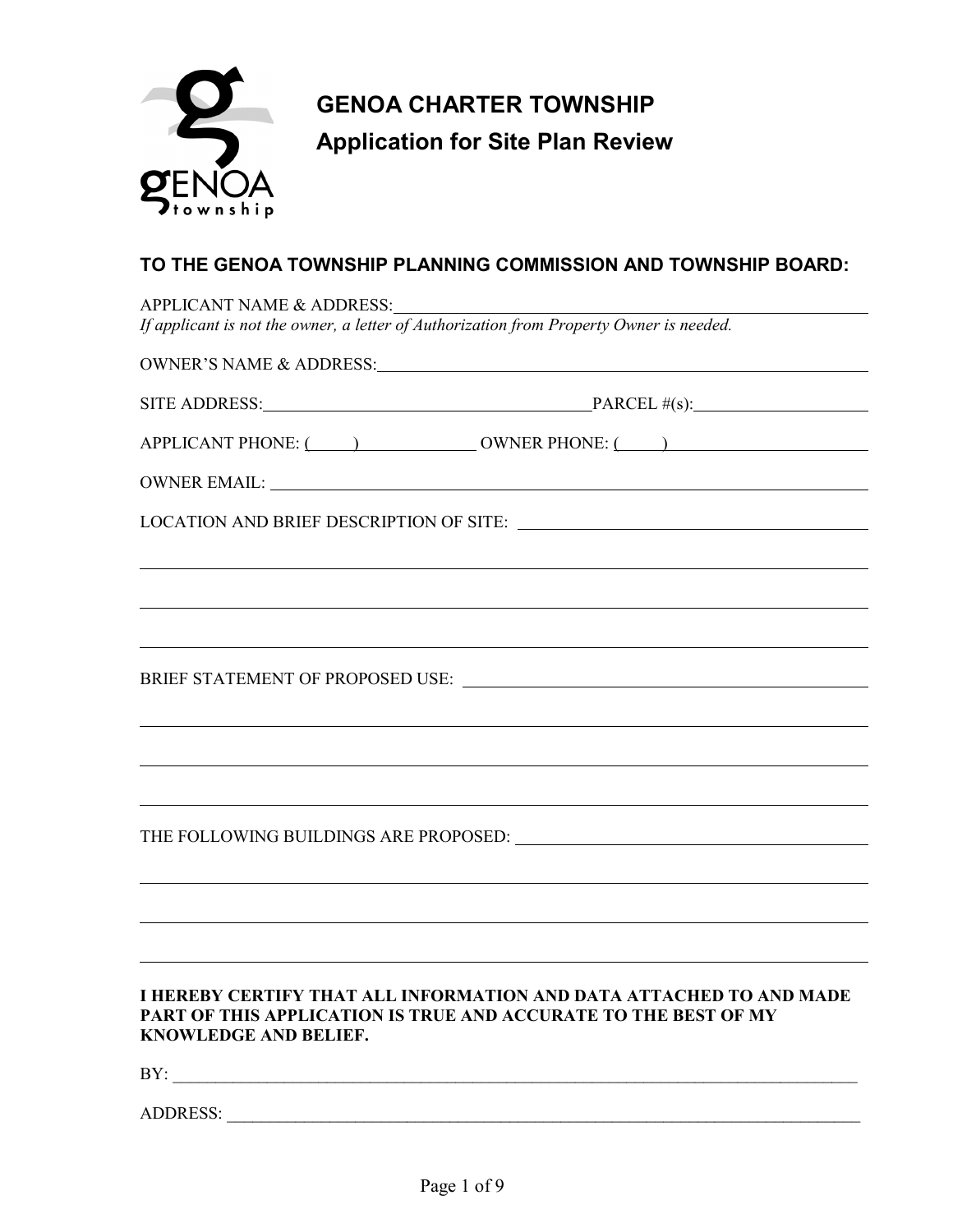| <b>Contact Information</b> - Review Letters and Correspondence shall be forwarded to the following: |                      |                      |  |  |
|-----------------------------------------------------------------------------------------------------|----------------------|----------------------|--|--|
| Name                                                                                                | Business Affiliation | at<br>E-mail Address |  |  |

| <b>FEE EXCEEDANCE AGREEMENT</b>                                                                                                                                                                                                                                                                                                                                                                                                                                                                                 |        |  |  |  |
|-----------------------------------------------------------------------------------------------------------------------------------------------------------------------------------------------------------------------------------------------------------------------------------------------------------------------------------------------------------------------------------------------------------------------------------------------------------------------------------------------------------------|--------|--|--|--|
| As stated on the site plan review fee schedule, all site plans are allocated two (2) consultant reviews and<br>one (1) Planning Commission meeting. If additional reviews or meetings are necessary, the applicant<br>will be required to pay the actual incurred costs for the additional reviews. If applicable, additional review<br>fee payment will be required concurrent with submittal to the Township Board. By signing below,<br>applicant indicates agreement and full understanding of this policy. |        |  |  |  |
| SIGNATURE:                                                                                                                                                                                                                                                                                                                                                                                                                                                                                                      | DATE:  |  |  |  |
| PRINT NAME:                                                                                                                                                                                                                                                                                                                                                                                                                                                                                                     | PHONE: |  |  |  |
| ADDRESS:                                                                                                                                                                                                                                                                                                                                                                                                                                                                                                        |        |  |  |  |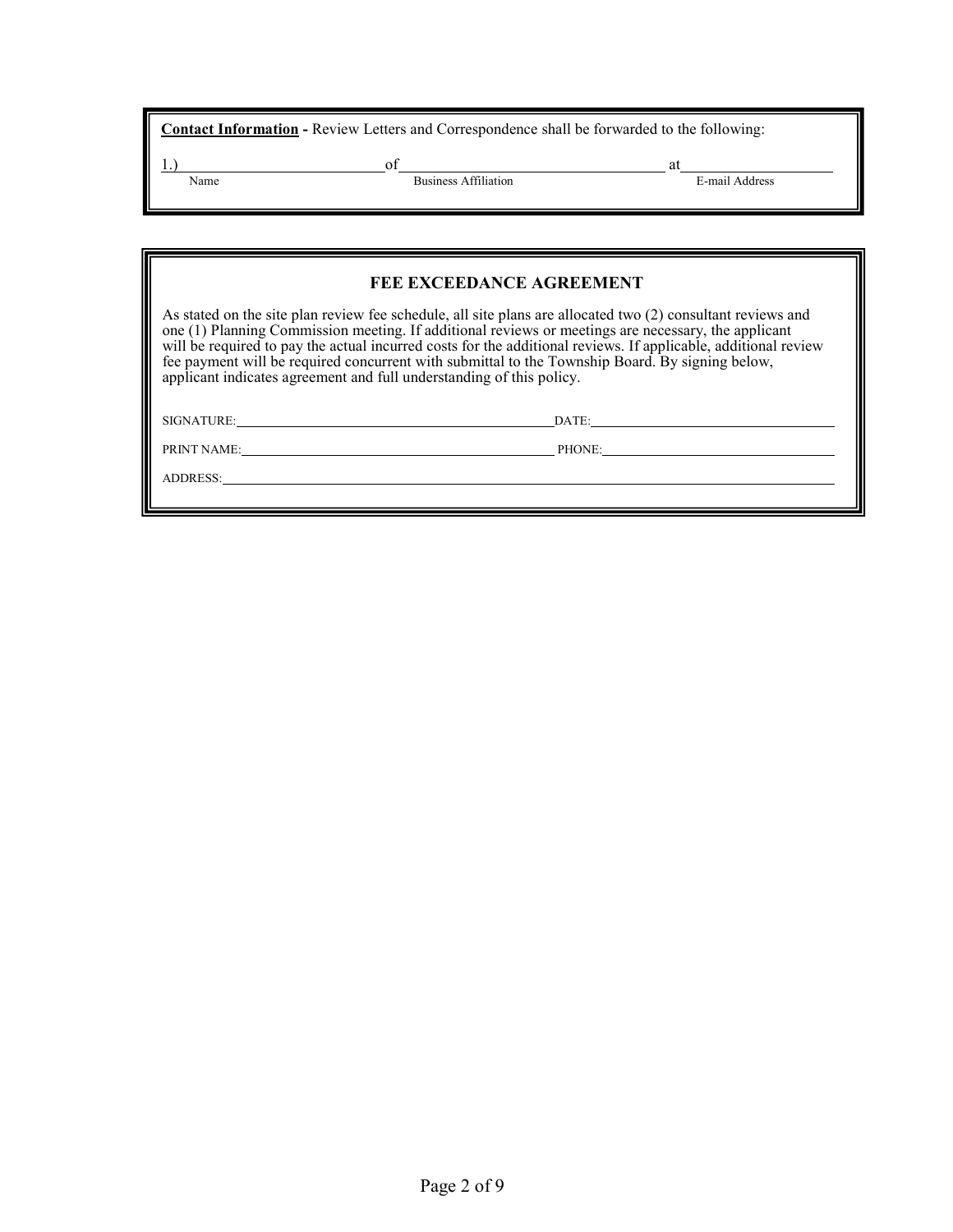# **STEP-BY-STEP INSTRUCTIONS FOR SITE PLAN REVIEW**

SUBMIT ALL MATERIALS TO: Community Development Director, Genoa Township Hall, 2911 Dorr Road, Brighton, Michigan 48116.

# **STEP 1: Pre-Application Meeting** *(Optional)*

Staff and consultants are available for this introductory meeting on the  $2<sup>nd</sup>$  and  $4<sup>th</sup>$  Monday of every month at the request of the applicant. See [Application Meeting](http://genoa.org/contentfiledata/download/1469) Request Form.

### **STEP 2: Submit Application**

The Planning Commission will consider your application during their regularly scheduled meeting after consultant reviews. The meeting date is determined by the date you submit a complete application and will be strictly followed. See the **Planning Commission Submittal Schedule** for details. The following documents \***must**\* go through the Township office before going to consultant review. *Submittal requirements include:*

- 1. This Site Plan Application (one copy)
- 2. Site Plan (four large copies, folded) *The site plan \*must\* be sealed by an architect or engineer registered in the State of Michigan.*
- 3. Environmental Impact Assessment (four copies)
- 4. Related Details Specification, if necessary (lighting details, renderings, etc.)
- 5. Reduced-File-Size **collated/combined** pdf of all submittal materials (on disk)
- 6. Review Fees. These \***must**\* be paid at time of submission. See [Fee Schedule.](http://www.genoa.org/contentfiledata/download/14)

#### **STEP 3: First Review of Your Application by Township Consultants**

Your application is reviewed by fire, engineering, and community planning professionals. As the applicant, you will receive their comments approximately two weeks after your submittal.

#### **STEP 4: Submit Revised Materials**

Submit the following within one week after receipt of consultant comments:

- 1. Cover Letter, detailing changes (one copy)
- 2. Site Plan (four large copies, folded). *Large-scale projects or long/oversized items may require submittal of several additional hard copies.*
- 3. Two  $(2)$  11 X 17 copies of Site Plan
- 4. Environmental Impact Assessment and other supporting information (four copies)
- 5. Reduced-File-Size **collated/combined** pdf of all submittal materials (on disk).

### **STEP 5: Second Review of Your Application by Township Consultants**

Second Review comments from consultants will be the discussed at the scheduled Planning Commission meeting. As the applicant, you will receive copies of their comments approximately three business days before the meeting. Your attendance is required at the meeting.

#### **STEP 6: Planning Commission Review at Public Hearing**

Held at Genoa Township Hall, the second Monday of each month at 6:30 p.m.

#### **STEP 7: Submit Revised Materials for Genoa Township Board of Trustees**

After Planning Commission approval, your case will go before the Board. The Board meets on the 1<sup>st</sup> and  $3<sup>rd</sup>$  Monday of each month. To allow for the preparation of Planning Commission minutes and to allow the applicant time to address changes required by the Planning Commission, projects \***will not\*** be reviewed by the Township Board on the Monday immediately following a Planning Commission meeting. (Board-agenda submittals are required the Monday *before* the Board meeting by 1:00 p.m.) *Submittals should reflect any changes required by the Planning Commission and include:*

- 1. Site Plan (one copy)
- 2. Environmental Impact Assessment (one copy)
- 3. Reduced-File-Size **collated/combined** pdf of all submittal materials (on disk)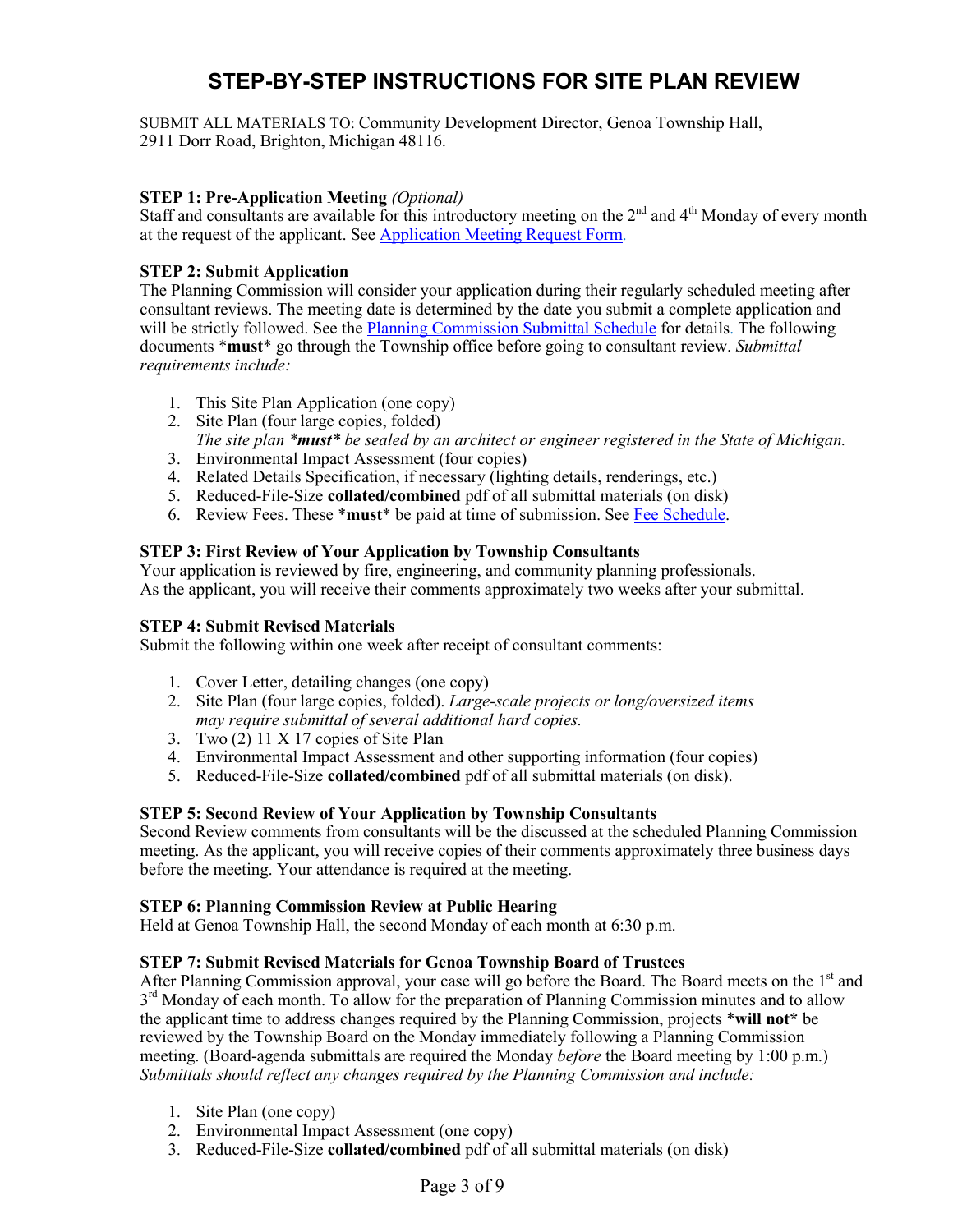### **STEP 8: Board of Trustees' Review at Regular Meeting**

**NEXT STEPS:** If approved by the Township Board, a Land-Use Permit shall be obtained prior to seeking County Building and related permits.

# **Apply for Land-Use Permit with Genoa Township Planning Department**,

submitting the following:

- 1. Construction Plans and Site Plans (three copies) *All conditions of Township Board approval must be satisfied prior to issuance of the Land-Use Permit.*
- 2. Complete [Land Use Permit Form](http://www.genoa.org/contentfiledata/download/28)
- 3. Fees Paid

| \$150.00                     |
|------------------------------|
| $$75.00$ (per unit)          |
| to be determined by Township |
| to be determined by Township |
| to be determined by Township |
|                              |

# **Contact [MHOG Utilities](http://www.genoa.org/departments/utilities) for Construction Plan Review Process (if required).**

Projects involving the installation of public infrastructure will incur a construction plan review and inspection fee. Before construction, a budget will be established and funds will be placed in escrow**.** 

# **Contact Livingston County**:

[Drain Commissioner](http://www.livgov.com/drain/Pages/default.aspx) **[Addressing](http://www.livgov.com/gis/Pages/Addressing.aspx)** [Health Department](http://www.livgov.com/health/eh/Pages/default.aspx) [Building Department](http://www.livgov.com/building/Pages/default.aspx)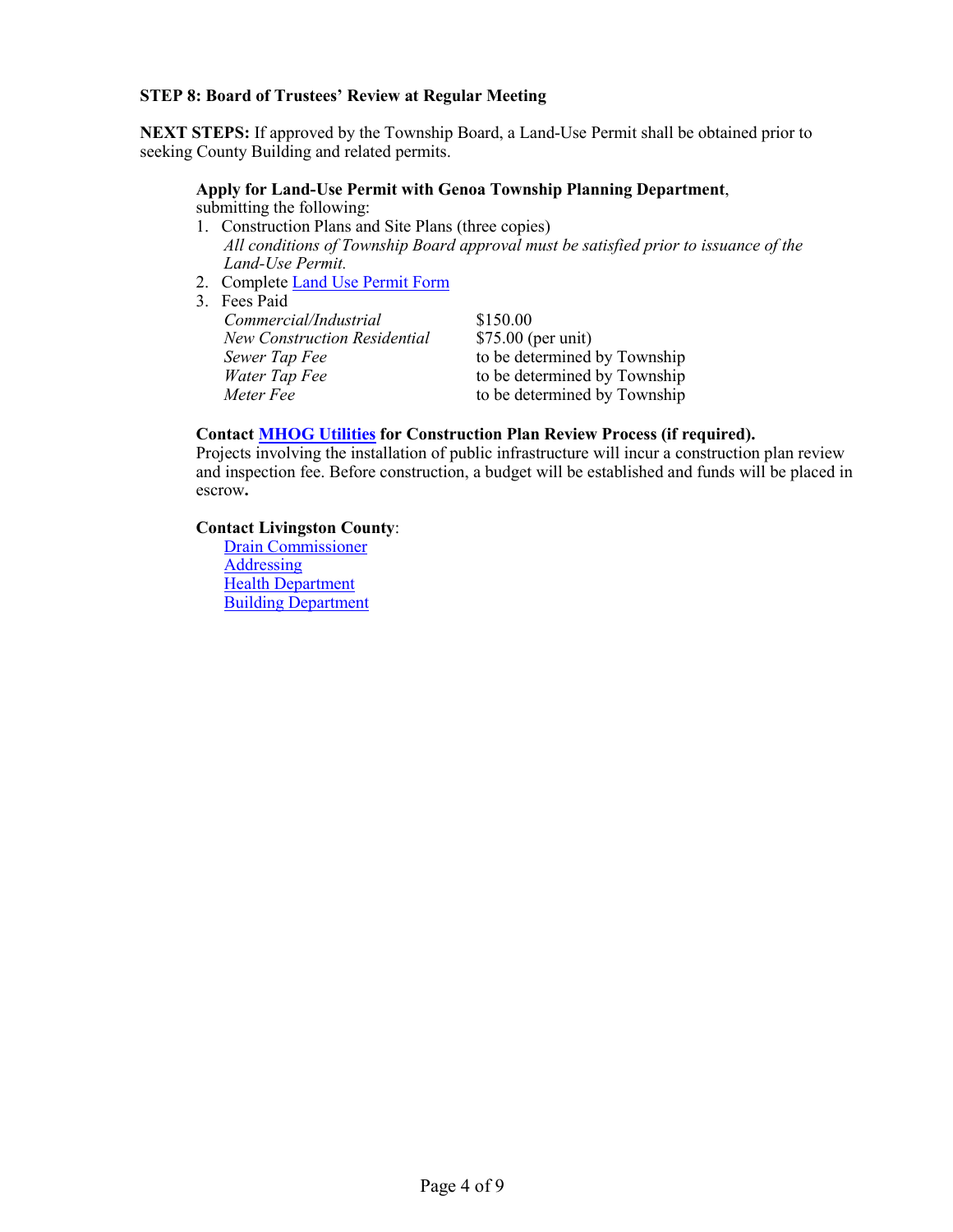# **REQUIRED SITE PLAN CONTENTS**

Each site plan submitted to the Township Planning Commission shall be in accordance with the provisions of the Zoning Ordinance. No site plan shall be considered until reviewed by the Zoning Administrator. The following information shall be included in the site plan submittal packet:

| <b>SUBMITTED</b> | <b>NOT APPLICABLE</b> | <b>ITEM</b>                                                                                                                                                                                                                                                                                                                                                |  |  |
|------------------|-----------------------|------------------------------------------------------------------------------------------------------------------------------------------------------------------------------------------------------------------------------------------------------------------------------------------------------------------------------------------------------------|--|--|
|                  |                       | Application form and fee: A completed application form<br>and payment of a non-refundable application fee. (A<br>separate escrow fee may be required for administrative<br>charges to review the site plan submittal.)                                                                                                                                     |  |  |
|                  |                       | Applicant information: The name and address of the<br>property owner and applicant, interest of the applicant in<br>the property, the name and address of the developer, and<br>current proof of ownership of the land to be utilized or<br>evidence of a contractual ability to acquire such land, such<br>as an option or purchase agreement.            |  |  |
|                  |                       | <b>Scale:</b> The site plan should be drawn at an engineers scale<br>on sheets measuring 24x36 inches at the scale noted<br>below.                                                                                                                                                                                                                         |  |  |
|                  |                       | <b>SCALE</b><br><u>ACREAGE</u>                                                                                                                                                                                                                                                                                                                             |  |  |
|                  |                       | $1" = 200"$<br>160 or more<br>$5 - 159.9$<br>$1" = 100"$<br>$1" = 50"$<br>$2 - 4.99$<br>$1" = 30"$<br>$1 - 1.99$<br>$0 - .99$<br>$1" = 20"$                                                                                                                                                                                                                |  |  |
|                  |                       | <b>COVER SHEET CONTAINING</b>                                                                                                                                                                                                                                                                                                                              |  |  |
|                  |                       | The name and address of the project.                                                                                                                                                                                                                                                                                                                       |  |  |
|                  |                       | The name, address and professional seal of the architect,<br>engineer, surveyor or landscape architect responsible for<br>preparation of the site plan.                                                                                                                                                                                                    |  |  |
|                  |                       | A complete and current legal description and size of<br>property in acres and square feet. Where a metes and<br>bound description is used, lot line angles or bearings shall<br>be indicated on the plan. Lot line dimensions and angles<br>or angles or bearings shall be based upon a boundary<br>survey and shall correlate with the legal description. |  |  |
|                  |                       | A small location sketch of sufficient size and scale to<br>locate the property within the Township.                                                                                                                                                                                                                                                        |  |  |
|                  |                       | Title block with north arrow, date of preparation and any<br>revisions.                                                                                                                                                                                                                                                                                    |  |  |
|                  |                       | <b>EXISTING CONDITION SHEETS ILLUSTRATING</b>                                                                                                                                                                                                                                                                                                              |  |  |
|                  |                       | All existing lot lines and dimensions, including setback<br>lines and existing or proposed easements.                                                                                                                                                                                                                                                      |  |  |
|                  |                       | Existing topography (minimum contour interval of two feet)                                                                                                                                                                                                                                                                                                 |  |  |
|                  |                       | Existing natural features such as streams, marshes, ponds;<br>wetlands labeled with size and type (upland, emergent, etc)                                                                                                                                                                                                                                  |  |  |
|                  |                       | Existing woodlands shall be shown by an approximate<br>outline of the total canopy; individual deciduous trees of<br>eight inch caliper or larger and individual evergreen trees<br>six feet in height or higher, where not a part of a group of                                                                                                           |  |  |

 trees, shall be accurately located and identified by species and size (caliper for deciduous, height for evergreen).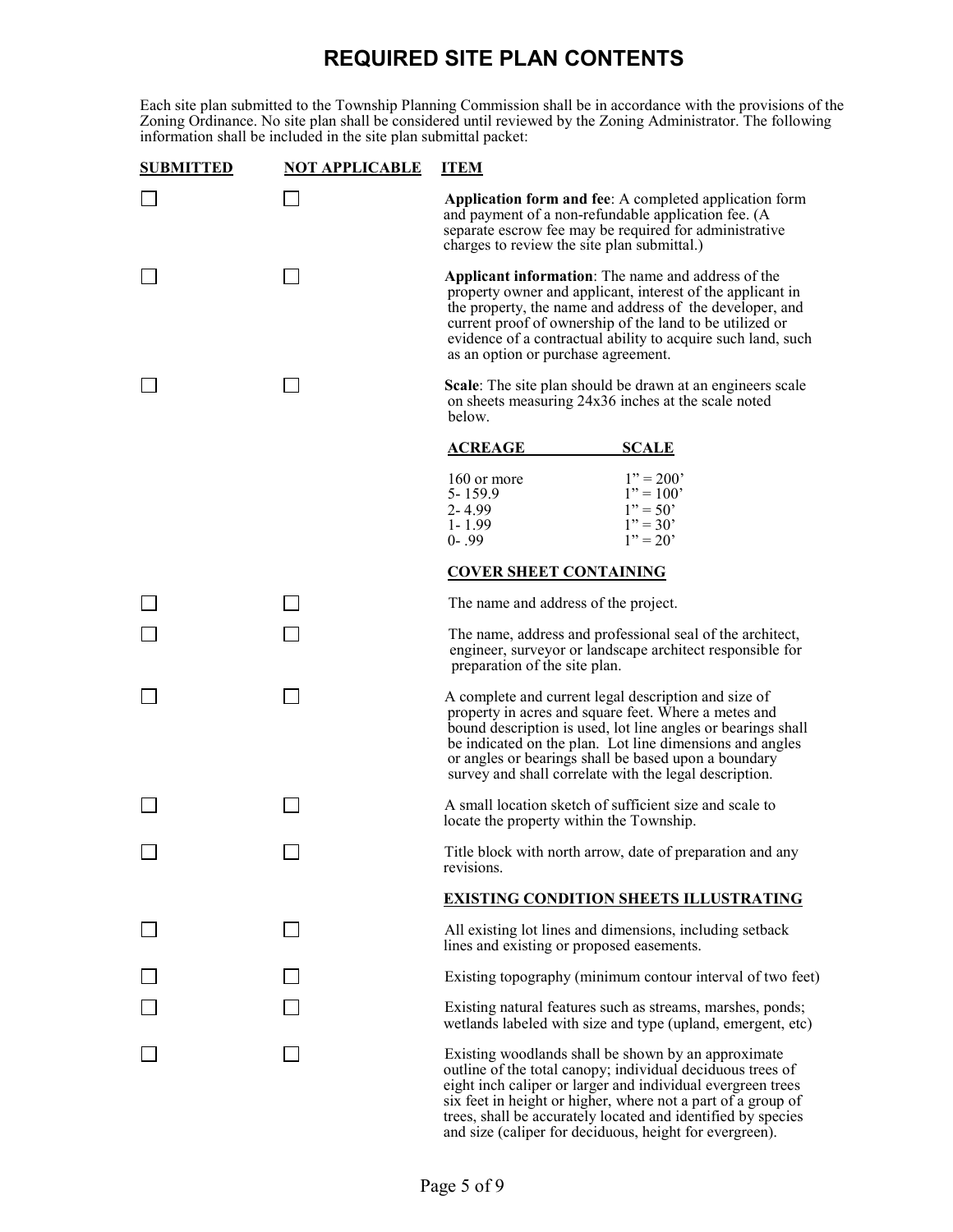Soil characteristics of the parcel to at least the detail as provided by the Soil Conservation Service Soil Survey of Livingston County. A separate map or overlay at the same scale as the site plan map may be used.

 Zoning and current land use of applicant's property and all abutting properties and of properties across any public or private street from the site.

Indication of existing drainage patterns, surface or water bodies.

 $\Box$  The limits of any wetland regulated by the MDEQ, including attachment of any MDEQ approved wetland determination or documentation that an application for an MDEQ review has been submitted. If an MDEQ regulated wetland is to be impacted, an indication of the status of application for an MDEQ wetland permit or copy of a permit including description of any wetland migration required attached.

 $\Box$  Aerial photograph indicating the limits of the site, surrounding land uses and street system.

#### **PROPOSED PROJECT INFORMATION**

**Base information**: The location of all existing buildings, structures, street names and existing right-of-way, utility poles, towers, drainage ditches, culverts, pavement, sidewalks, parking areas and driveways on the property and within one-hundred feet of the subject property (including driveways on the opposite side of any street). Notes shall be provided indicating those which will remain and those which are to be removed.

**Building information**: Footprints, dimensions, setbacks, typical floor plans, and a sketch of any rooftop or ground mounted equipment to scale.

**Building elevations**: Elevation drawings shall be submitted illustrating the building design and height, and describing construction materials for all proposed structures. Elevations shall be provided for all sides visible from an existing or proposed public street or visible to a residential district. The Planning Commission may require color renderings of the building. Proposed materials and colors shall be specified on the plan and color chips or samples shall also be provided at the time of site plan review. These elevations, colors, and materials shall be considered part of the approval site plan (as amended 4/15/95).

**Building and lot coverage**: Percentage of building coverage and impervious surface ratio (all paved areas and building v. total lot area) compared to the percentages specified in the Table of Dimensional Standards Article 4.

 **For residential developments**: Number of units for each project phase divided by acreage exclusive of any public right-of-way or private road access easement; lot area for each lot; and a description of the number of each unit by size and number of bedrooms; if a multi-phase development is proposed, identification of the areas included in each phase.

 **For commercial and office uses**: The Gross Floor Area and Useable Floor Area of each use or lease space. For industrial uses: The floor area devoted to industrial uses and the area intended for accessory office use.

 **Streets, driveways, and circulation**: The layout and dimensions of proposed lots, streets and drives (including grades, existing or proposed right-of-way or easement and showing surface and sub base materials and dimensions,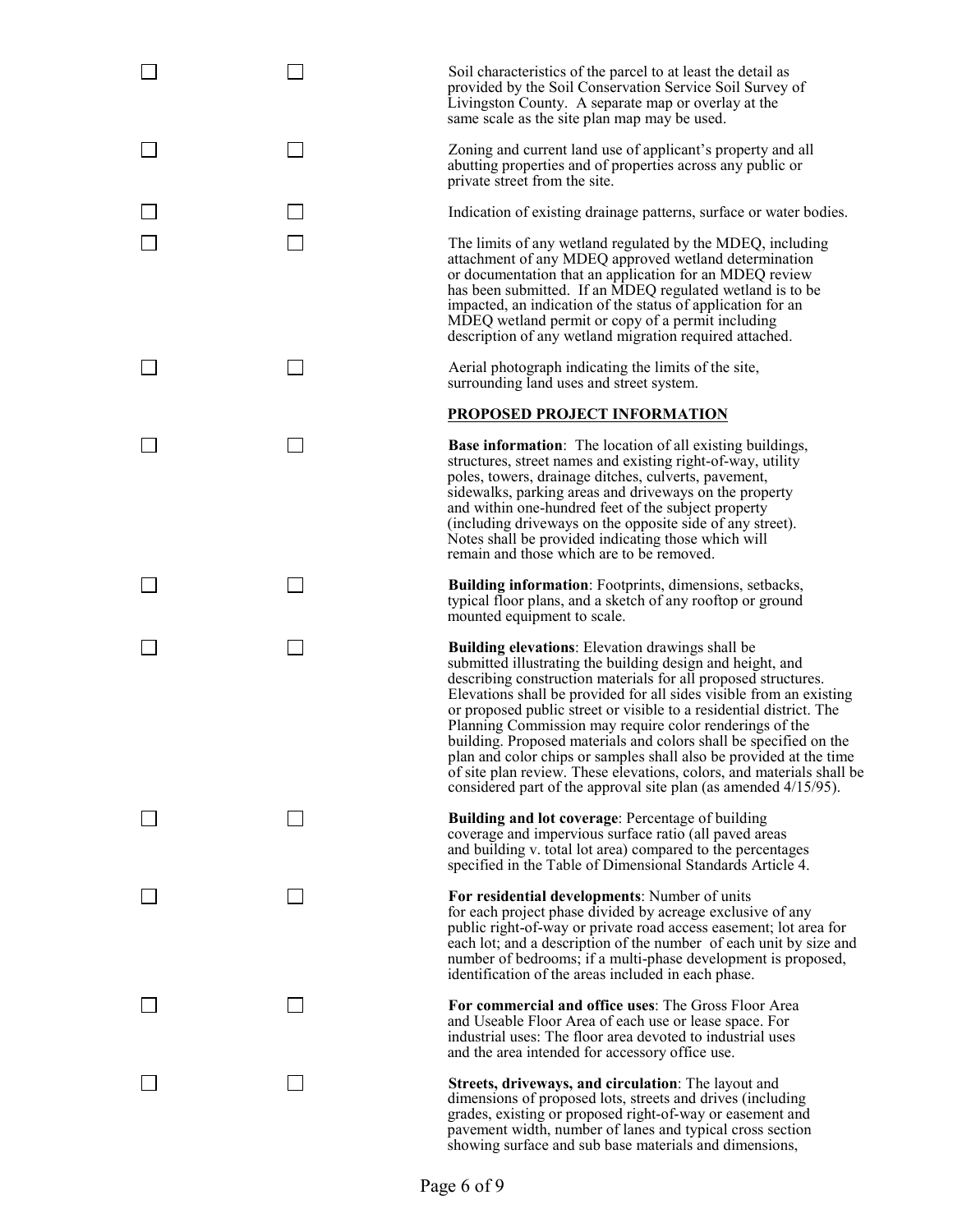grades of all entrances and exits, location and typical detail of curbs, intersection radii), access points (including deceleration or passing lanes, distance from adjacent driveways or street intersection), sidewalks (width, pavement type and distance from street) and recreation areas. Written verification of any access easements or agreements for shared access or driveway curb return extending beyond the property line shall be required.

□ **□** Utilities: Existing and proposed locations of utility services (with sizes), degrees of slope of sides of retention/detention ponds; calculations for size of storm drainage facilities; location of electricity and telephone poles and wires; location and size of surface mounted equipment for electricity and telephone services; location and size of underground tanks where applicable; location and size of outdoor incinerators; location and size of wells, septic tanks and drain fields; location of manholes, catch basins and fire hydrants; location, size, and inverts for storm and sanitary sewers, any public or private easements; notes shall be provided clearly indicating which existing services will remain and which will be removed.

Grading and drainage: A site grading plan for all developments where grading will occur, with existing and developments where grading will occur, with existing and proposed topography at a minimum of two (2) foot contour intervals and with topography extending a minimum of twenty (20) feet beyond the site in all directions and a general description of grades within fifty (50) feet, and further where required to indicate stormwater runoff into an approved drain or detention/retention pond so as to clearly indicate cut and fill required. All finished contour lines are to be connected to existing contour lines at or before the property lines. A general description and location of the stormwater management system shall be shown on the grading plan. The Township Engineer may require detailed design information for any retention/detention ponds and stormwater outfall structures or basins. If MDEQ regulated wetlands are to be used, status of MDEQ permit application or copy of permit with attached conditions shall be provided.

**Landscape and screening**: A landscape plan indicating proposed ground cover and plant locations and with common plant name, number, and size at installation. For any trees over eight (8) inch caliper to be preserved. A detail shall be provided to illustrate protection around the tree's drip line. Berms, retaining walls or fences shall be shown with elevations or cross section from the surrounding average grade. The location, type and height of proposed fences shall be described.

□ **Waste receptacles**: Location of proposed outdoor trash container enclosures; size, typical elevation, and vertical section of enclosures; showing materials and dimensions in compliance with Zoning Ordinance Standards.

 **Signs**: Locations of all signs including location, size, area type, height, and method of lighting. Note that all regulatory signs shall meet the standards from the Michigan Manual of Uniform Traffic Control Devices (MMUTCD).

□ **Lighting**: Details of exterior lighting including location, height, method of shielding and style of fixtures.

**Parking**: Parking, storage and loading/unloading areas, including the dimensions of typical space, aisle, and angle of spaces. The total number of parking and loading/unloading spaces to be provided and the method by which the required parking was calculated shall be noted.

The applicant shall erect flagged stakes at the perimeter points of the property to assist Township officials and staff in reviewing the site.

| Page 7 of 9 |  |  |
|-------------|--|--|

 $\overline{a}$ 

 $\overline{a}$ 

l,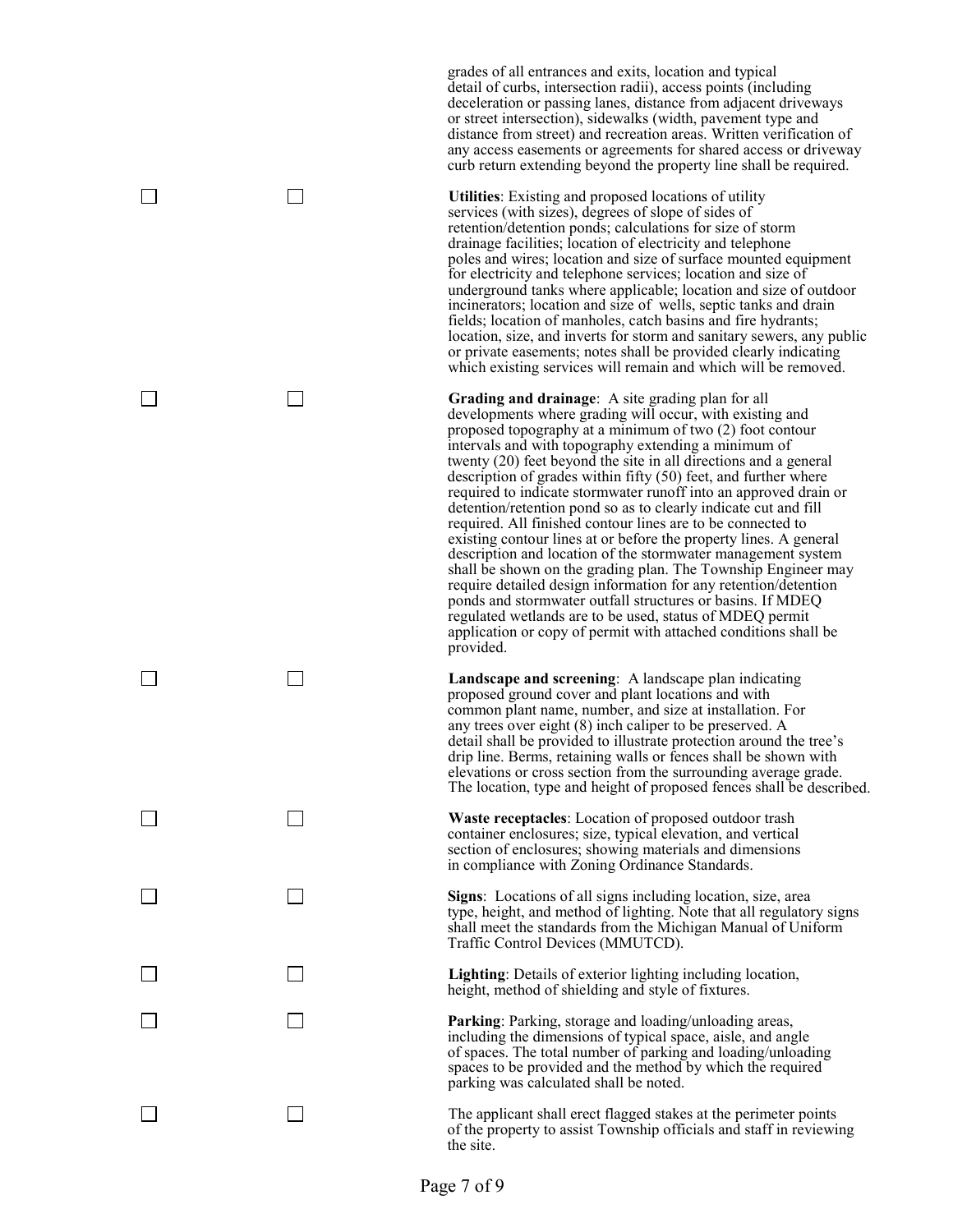# **SUBMITTING THE IMPACT ASSESSMENT**

To complete the Impact Assessment, place the following categories on a separate sheet of paper and describe each section as it relates to your project. Rather than re-typing the sections below, you may copy and paste from the available pdf at:<http://genoa.org/departments/planning> or request a MicrosoftWord file at (810) 227-5225.

**For Special Land Use and Site Plans**, information should be detailed.

**For a Re-Zoning request inconsistent with the Township Master Plan**, the impact assessment should demonstrate how conditions have changed to warrant deviation from the Master Plan.

Any Impact Assessment previously submitted relative to the site and proposed development which fulfills the below requirements (and contains accurate information of the site) may be submitted as the required Impact Assessment.

- a. **Name(s) and address(es) of person(s) responsible for preparation** of the impact assessment and a brief statement of their qualifications.
- b. **Map(s) and written description/analysis of the project site** including all existing structures, manmade facilities, and natural features. The analysis shall also included information for areas within 10 feet of the property. An aerial photograph or drawing may be used to delineate these areas.
- c. **Impact on natural features:** A written description of the environmental characteristics of the site prior to development and following development, i.e., topography, soils, wildlife, woodlands, mature trees (eight-inch caliper or greater), wetlands, drainage, lakes, streams, creeks or ponds. Documentation by a qualified wetland specialist shall be required wherever the Township determines that there is a potential regulated wetland. Reduced copies of the Existing Conditions Map(s) or aerial photographs may accompany written material.
- d. **Impact on stormwater management:** Description of measures to control soil erosion and sedimentation during grading and construction operations and until a permanent ground cover is established. Recommendations for such measures may be obtained from the Livingston County Drain Commission at (517) 546-0040.
- e. **Impact on surrounding land used:** Description of the types of proposed uses and other man-made facilities, including any project phasing, and an indication of how the proposed use conforms or conflicts with existing and potential development patterns. A description shall be provided of any increases of light, noise or air pollution which could negatively impact adjacent properties.
- f. **Impact on public facilities and services:** Describe the number of expected residents, employees, visitors, or patrons, and the anticipated impact on public schools, police protection and fire protection. Letters from the appropriate agencies may be provided, as appropriate.
- g. **Impact on public utilities**: Describe the method to be used to service the development with water and sanitary sewer facilities, the method to be used to control drainage on the site and from the site, including runoff control during periods of construction. For sites serviced with sanitary sewer, calculations for pre- and post development flows shall be provided in comparison with sewer line capacity. Expected sewage rates shall be provided in equivalents to a single family home. Where septic systems are proposed, documentation or permits from the Livingston County Health Department shall be provided.
- h. **Storage and handling of any hazardous materials:** A description of any hazardous substances expected to be used, stored or disposed of on the site. The information shall describe the type of materials, location within the site and method of containment. Documentation of compliance with federal and state requirements, and a Pollution Incident Prevention Plan (PIPP) shall be submitted, as appropriate.